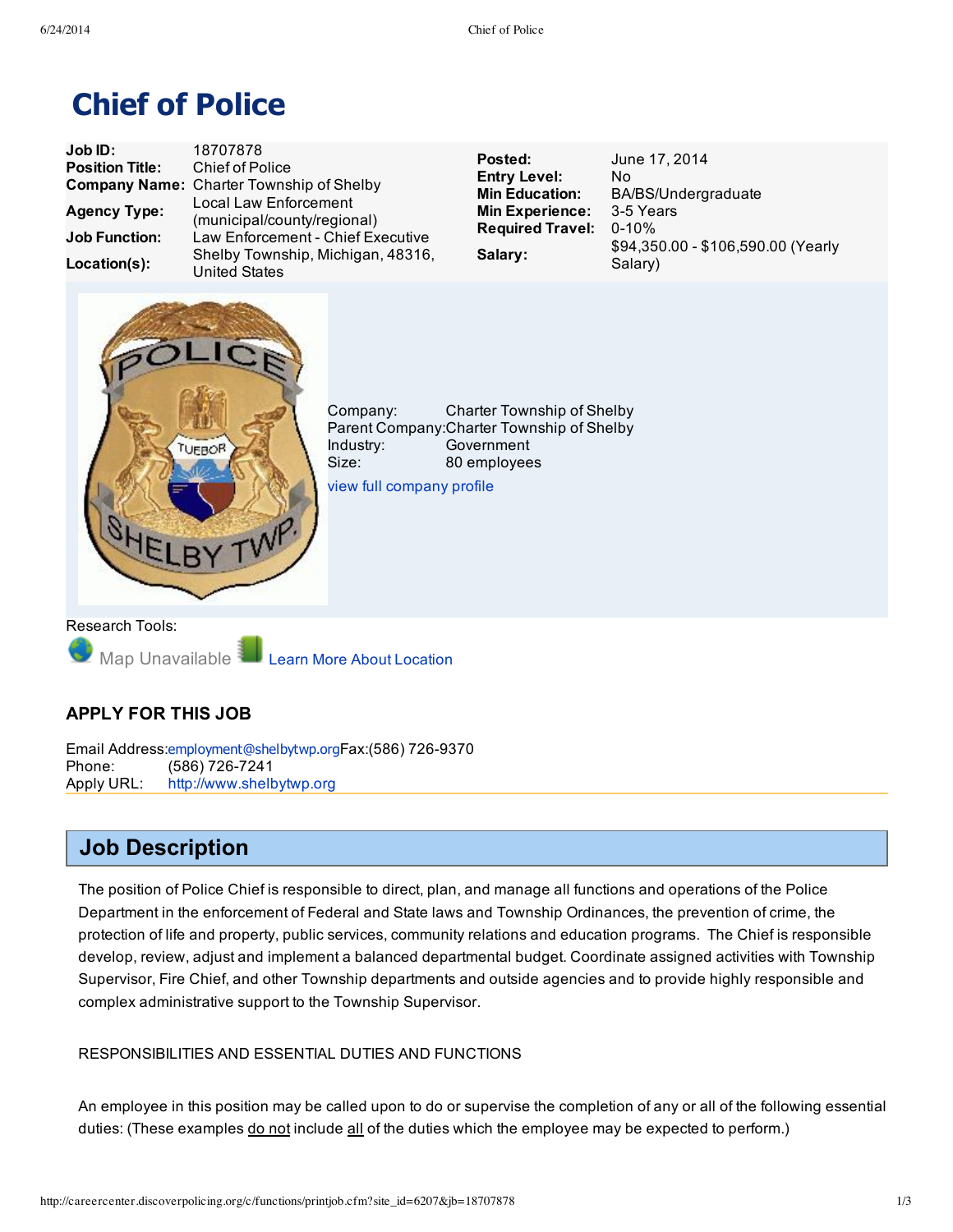#### 6/24/2014 Chief of Police

- 1. Determines levels of staff, equipment, and other resources needed to effectively protect the residents, businesses and visitors of ShelbyTownship;
- 2. Plans, develops and enforces the implementation of department policies and procedures in accordance with Township Ordinances and applicable laws;
- 3. Directs the Department's strategic planning process through the development of short and long term goals and objectives and a strategic plan to accomplish set goals;
- 4. Monitors crime rates, accident rates and related statistics and prepares or directs the preparation of a variety of reports and presentations to the Township Board;
- 5. Develops, presents and implements controls for Department operating and capital budgets.
- 6. Recommends the appointment, promotion, suspension, discipline and dismissal of police department employees;
- 7. Establishes and maintains helpful, cooperative relations with law enforcement agencies, civic and business organizations, schools, and other community groups.
- 8. Exchanges information, maintains regular contact with, and coordinates law enforcement services with other law enforcement agencies.
- 9. Attends Board of Trustee meetings and all other meetings as directed by the Township Supervisor;
- 10. Investigates and resolves citizen complaints against the Police Department;
- 11. Oversees the preparation of Police activity reports for Township management as well as for State and Federal enforcement and/or investigative agencies;
- 12. Makes other reports and investigations as requested by Township Supervisor or Board of Trustees' direction;
- 13. Plans police work so as to make the best use of available funds, personnel, equipment and supplies;
- 14. Directs the establishment and maintenance of Police Department records and files,
- 15. Learns and utilizes various types of information systems provided by the Township;
- 16. Directs and coordinates investigations of sensitive and major crimes, handles grievances, complaints and conflicts with employees and unions;
- 17. Works with other municipalities to maintain cooperation and coordination in the area of public safety;
- 18. Develops, amends and administers the Department budget and monitors all budgetary expenditures;
- 19. Monitors and evaluates various administrative and statistical data pertaining to Department operations, analyzes data and identifies trends and initiates appropriate actions;
- 20. Responsible to establish a clear action plan to achieve organizational priorities;
- 21. Minimizes bureaucracy and process inefficiency that distorts a focus on operational excellence;
- 22. Provides timely and direct feedback to others regarding performance or workplace issues;
- 23. Champions breakthrough ideas and initiatives; understands that business as usual is not necessarily an option, thereby taking the initiative to find ways to get better results;
- 24. Confronts and works to resolve tough issues;
- 25. Inspires passion and excitement around shared goals and values.
- 26. Builds a sense of urgency in the organization to get results;
- 27. Projects a credible and executive image.
- 28. Establish a meeting schedule (that is acceptable to the Township Supervisor) to discuss current and future departmental activities with the Township Supervisor;
- 29. Prepare and submit a written *annual* detailed Police Department Operational Review to the Township Supervisor to be distributed to the Board of Trustees by no later than Feb. 15th.
- 30. Performs related work as required by the Township Supervisor and/or the Board of Trustees.

# **Job Requirements**

The Charter Township of Shelby, located in Macomb County, Michigan is accepting applications for the position of Chief of Police. Qualifications include:

Bachelor's Degree in Police Administration, Criminal Justice, Public Administration or Equivalent, from an accredited college or university.